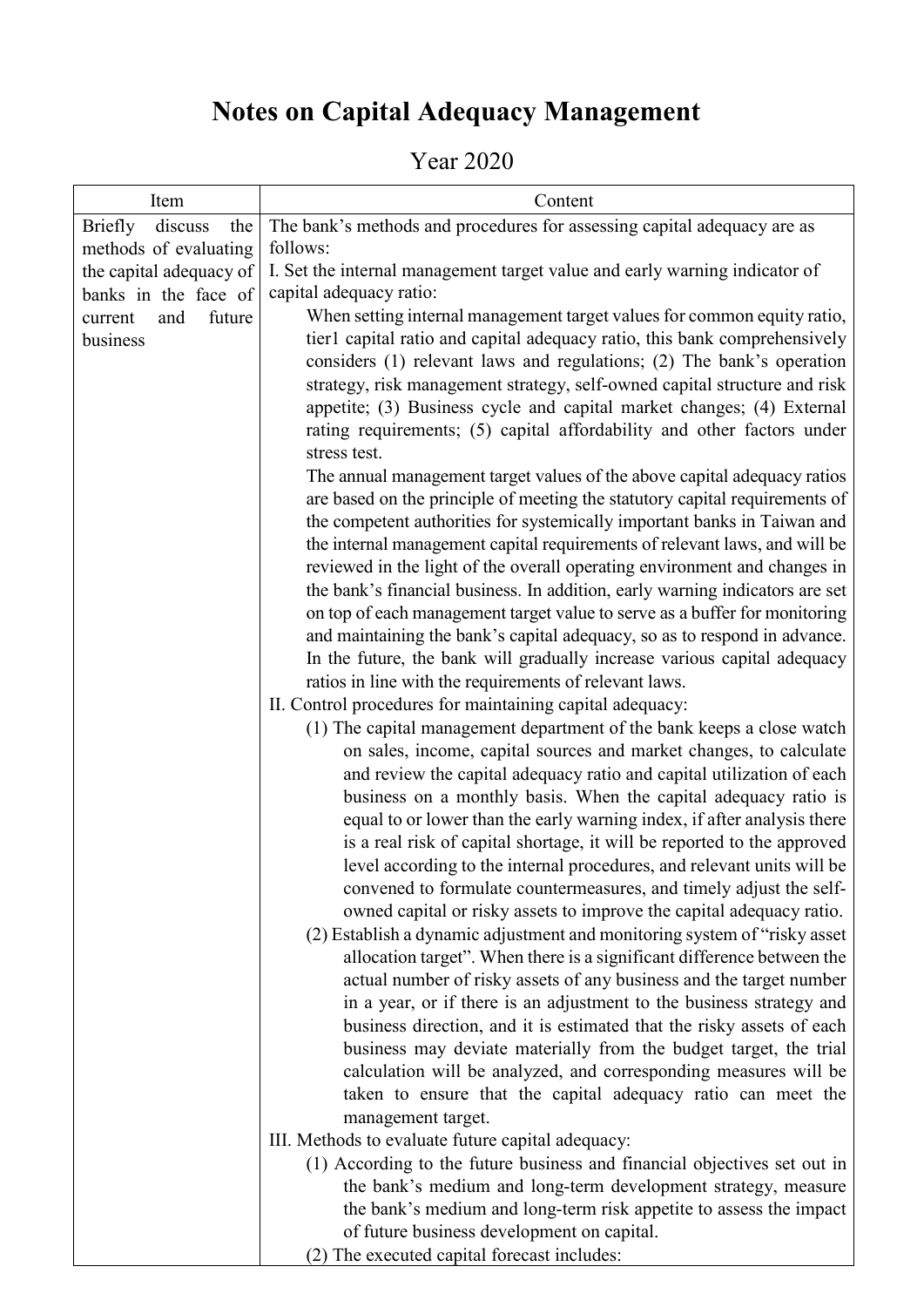| 1. The quality and quantity of capital shall be sufficient to bear the<br>risks arising from business development |
|-------------------------------------------------------------------------------------------------------------------|
| 2. The preparation of business budget shall meet the goal of capital<br>adequacy                                  |
| 3. Assessment of operational risk control                                                                         |
| 4. Assessment of capital affordability under stress test                                                          |
|                                                                                                                   |
|                                                                                                                   |
|                                                                                                                   |
|                                                                                                                   |